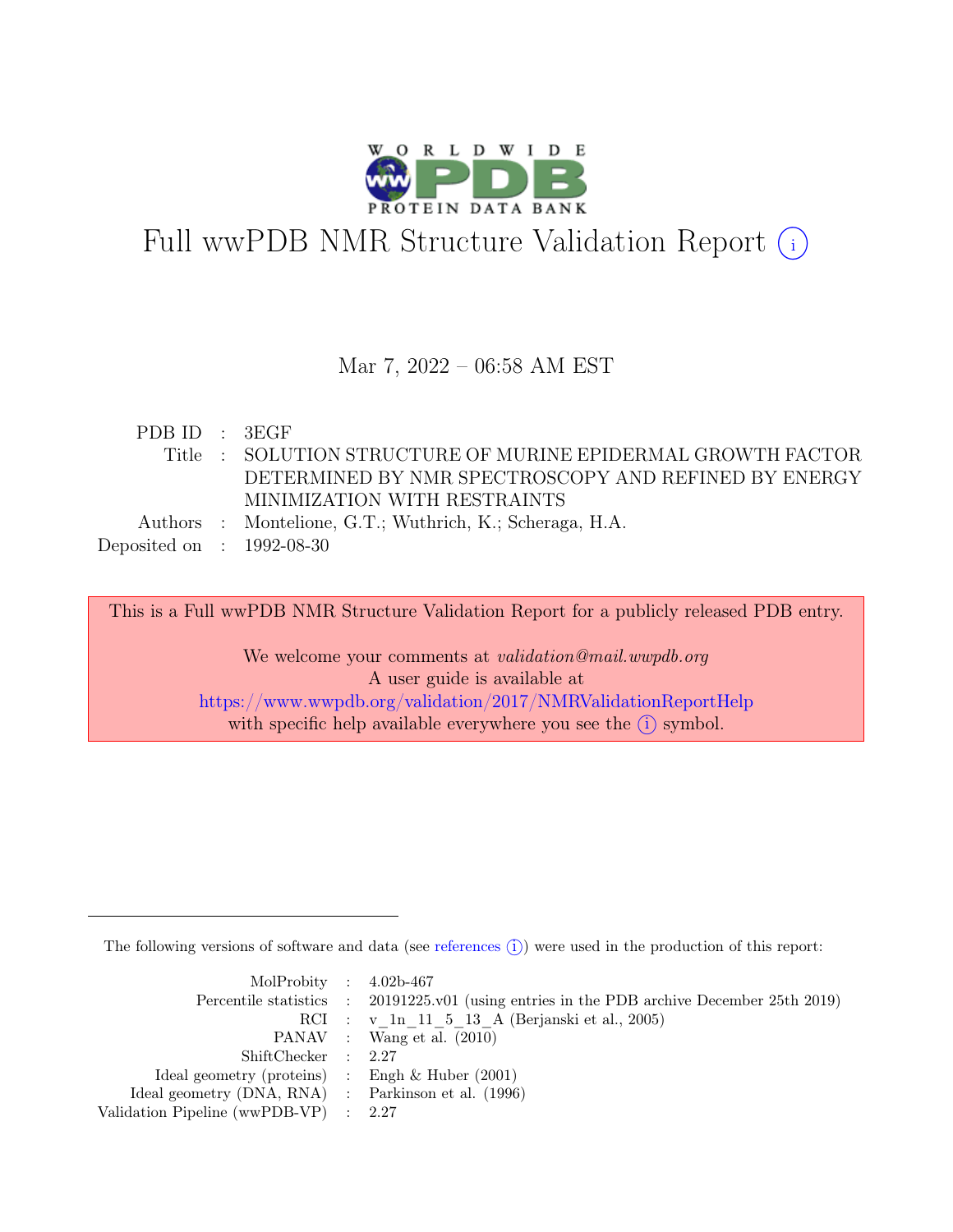## 1 Overall quality at a glance  $(i)$

The following experimental techniques were used to determine the structure: SOLUTION NMR

The overall completeness of chemical shifts assignment was not calculated.

Percentile scores (ranging between 0-100) for global validation metrics of the entry are shown in the following graphic. The table shows the number of entries on which the scores are based.



| Metric.               | Whole archive<br>$(\#Entries)$ | NMR archive<br>$(\#Entries)$ |
|-----------------------|--------------------------------|------------------------------|
| Clashscore            | 158937                         | 12864                        |
| Ramachandran outliers | 154571                         | 11451                        |
| Sidechain outliers    | 154315                         | 11428                        |

The table below summarises the geometric issues observed across the polymeric chains and their fit to the experimental data. The red, orange, yellow and green segments indicate the fraction of residues that contain outliers for  $>=$  3, 2, 1 and 0 types of geometric quality criteria. A cyan segment indicates the fraction of residues that are not part of the well-defined cores, and a grey segment represents the fraction of residues that are not modelled. The numeric value for each fraction is indicated below the corresponding segment, with a dot representing fractions  $\langle=5\%$ 

| Mol | ${\rm Chain}$ | Length $ $ | Quality of chain |     |  |     |  |  |
|-----|---------------|------------|------------------|-----|--|-----|--|--|
|     |               | Ε9<br>ಀಀ   | 57%              | 26% |  | 15% |  |  |

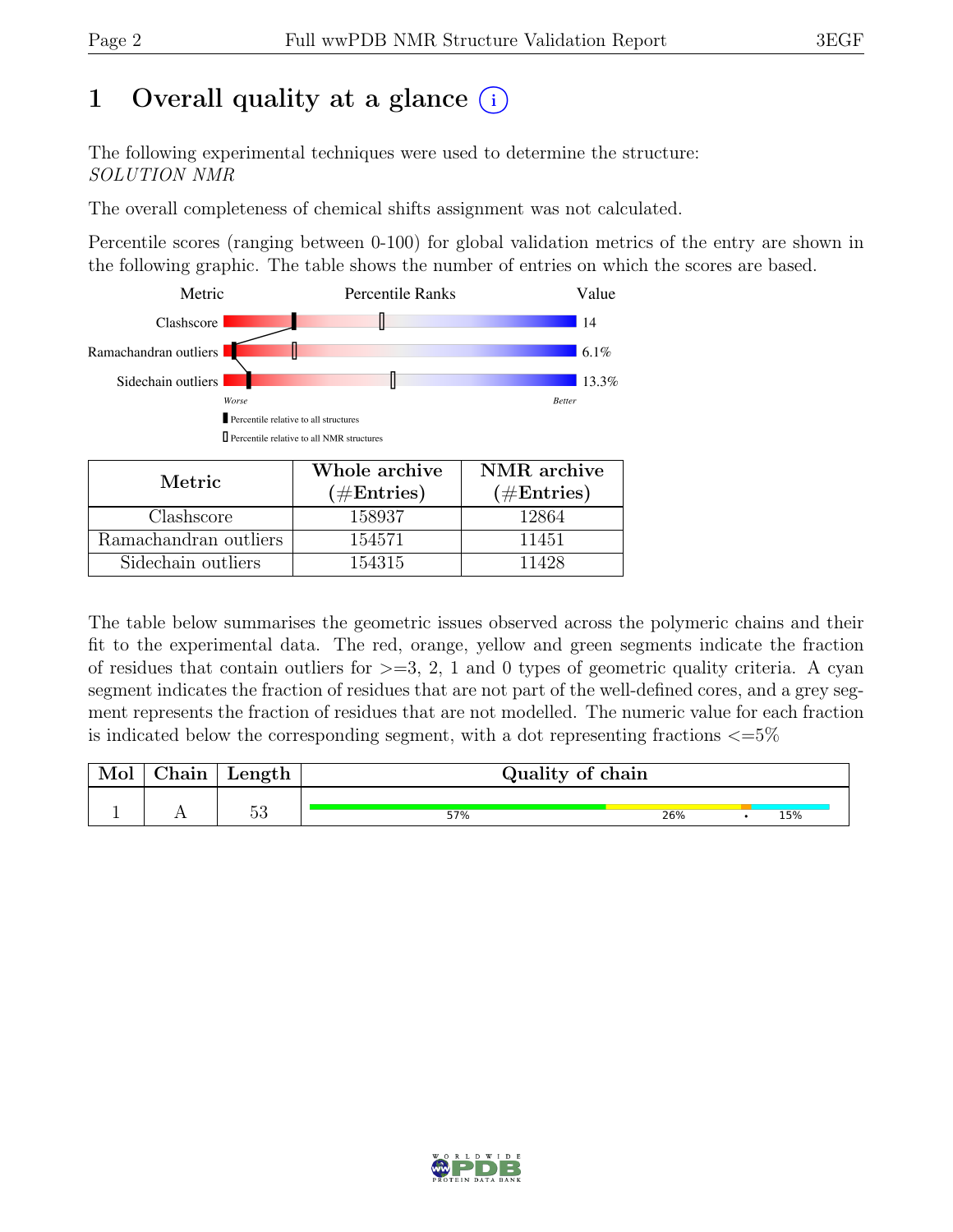## 2 Ensemble composition and analysis  $(i)$

This entry contains 16 models. Model 16 is the overall representative, medoid model (most similar to other models).

The following residues are included in the computation of the global validation metrics.

| Well-defined (core) protein residues |                                                                             |          |  |  |  |  |  |
|--------------------------------------|-----------------------------------------------------------------------------|----------|--|--|--|--|--|
|                                      | Backbone RMSD (Å) Medoid model<br>Well-defined core   Residue range (total) |          |  |  |  |  |  |
|                                      | A:1-A:45 $(45)$                                                             | $0.60\,$ |  |  |  |  |  |

Ill-defined regions of proteins are excluded from the global statistics.

Ligands and non-protein polymers are included in the analysis.

The models can be grouped into 4 clusters and 2 single-model clusters were found.

| Cluster number        | Models         |
|-----------------------|----------------|
|                       | 1, 4, 6, 8, 16 |
|                       | 2, 5, 10, 11   |
|                       | 3, 7, 12       |
|                       | 9, 14          |
| Single-model clusters | 13:15          |

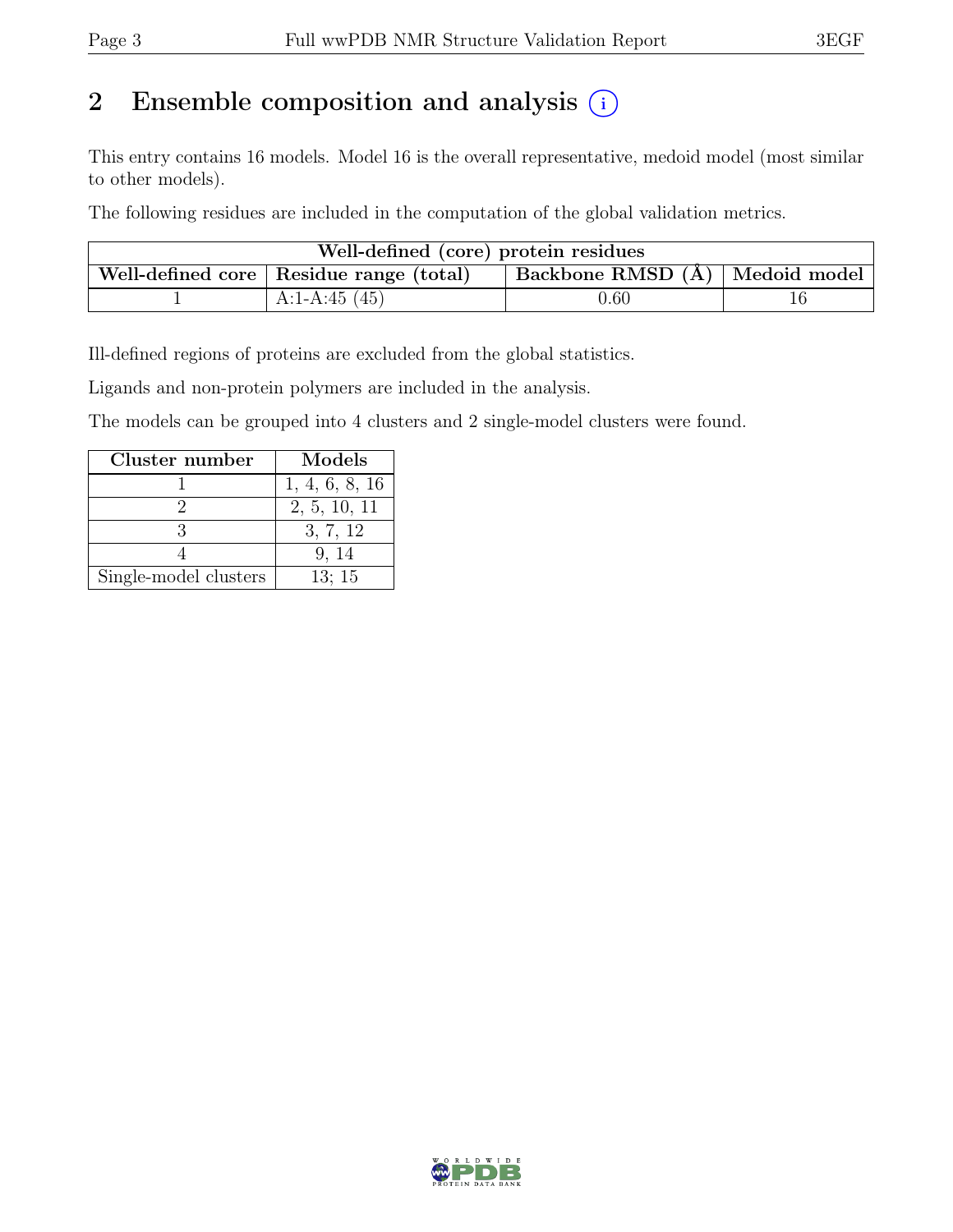## 3 Entry composition  $(i)$

There is only 1 type of molecule in this entry. The entry contains 795 atoms, of which 375 are hydrogens and 0 are deuteriums.

• Molecule 1 is a protein called EPIDERMAL GROWTH FACTOR.

| Mol | $\vert$ Chain $\vert$ Residues | Atoms          |  |               |    |  |  | race |
|-----|--------------------------------|----------------|--|---------------|----|--|--|------|
|     |                                | $\text{Total}$ |  | H             | N. |  |  |      |
|     | 53                             | 795            |  | 257 375 73 83 |    |  |  |      |

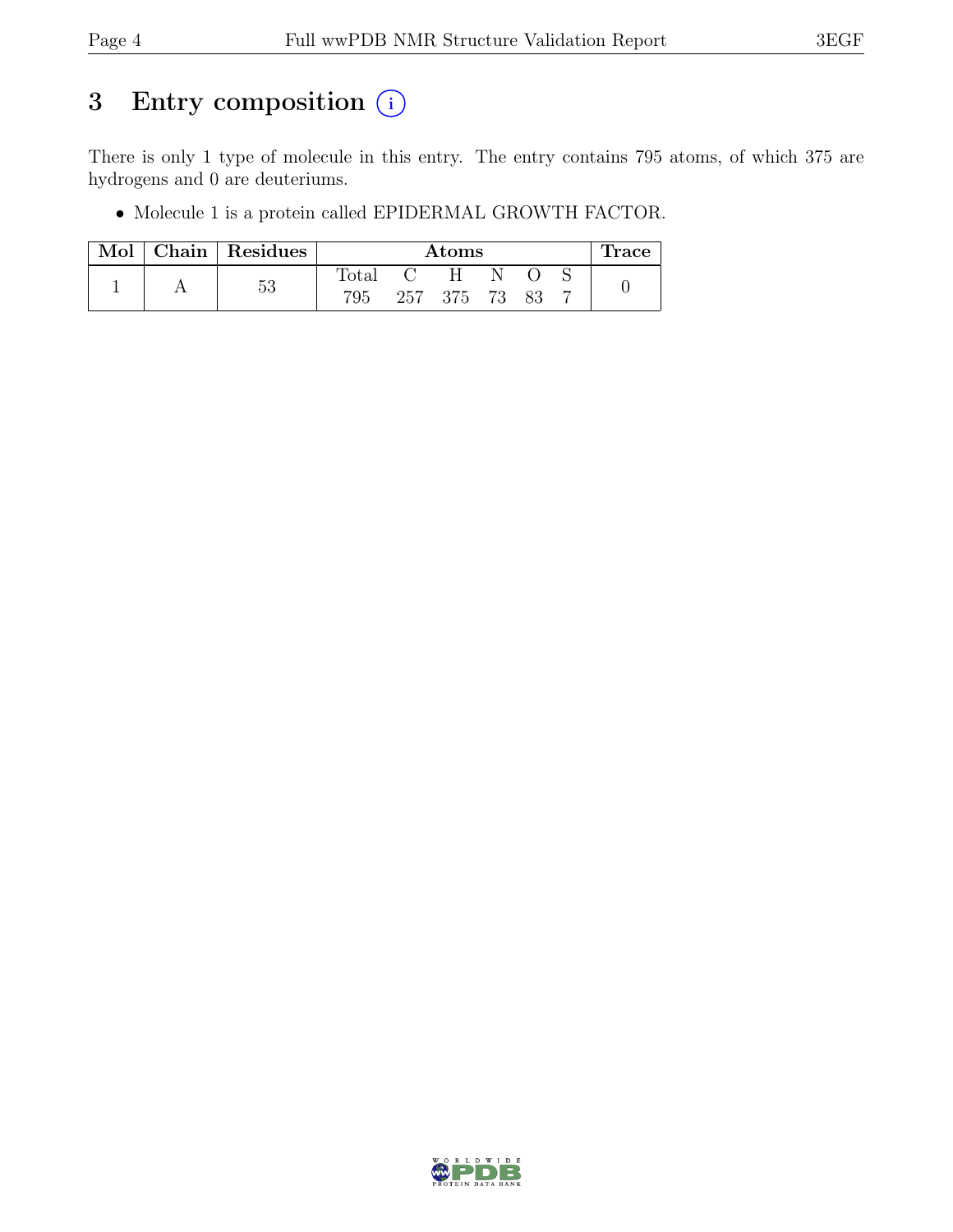## 4 Residue-property plots (i)

## <span id="page-4-0"></span>4.1 Average score per residue in the NMR ensemble

These plots are provided for all protein, RNA, DNA and oligosaccharide chains in the entry. The first graphic is the same as shown in the summary in section 1 of this report. The second graphic shows the sequence where residues are colour-coded according to the number of geometric quality criteria for which they contain at least one outlier:  $green = 0$ ,  $yellow = 1$ ,  $orange = 2$  and  $red =$ 3 or more. Stretches of 2 or more consecutive residues without any outliers are shown as green connectors. Residues which are classified as ill-defined in the NMR ensemble, are shown in cyan with an underline colour-coded according to the previous scheme. Residues which were present in the experimental sample, but not modelled in the final structure are shown in grey.

• Molecule 1: EPIDERMAL GROWTH FACTOR



### 4.2 Scores per residue for each member of the ensemble

Colouring as in section [4.1](#page-4-0) above.

#### 4.2.1 Score per residue for model 1

#### • Molecule 1: EPIDERMAL GROWTH FACTOR



4.2.2 Score per residue for model 2



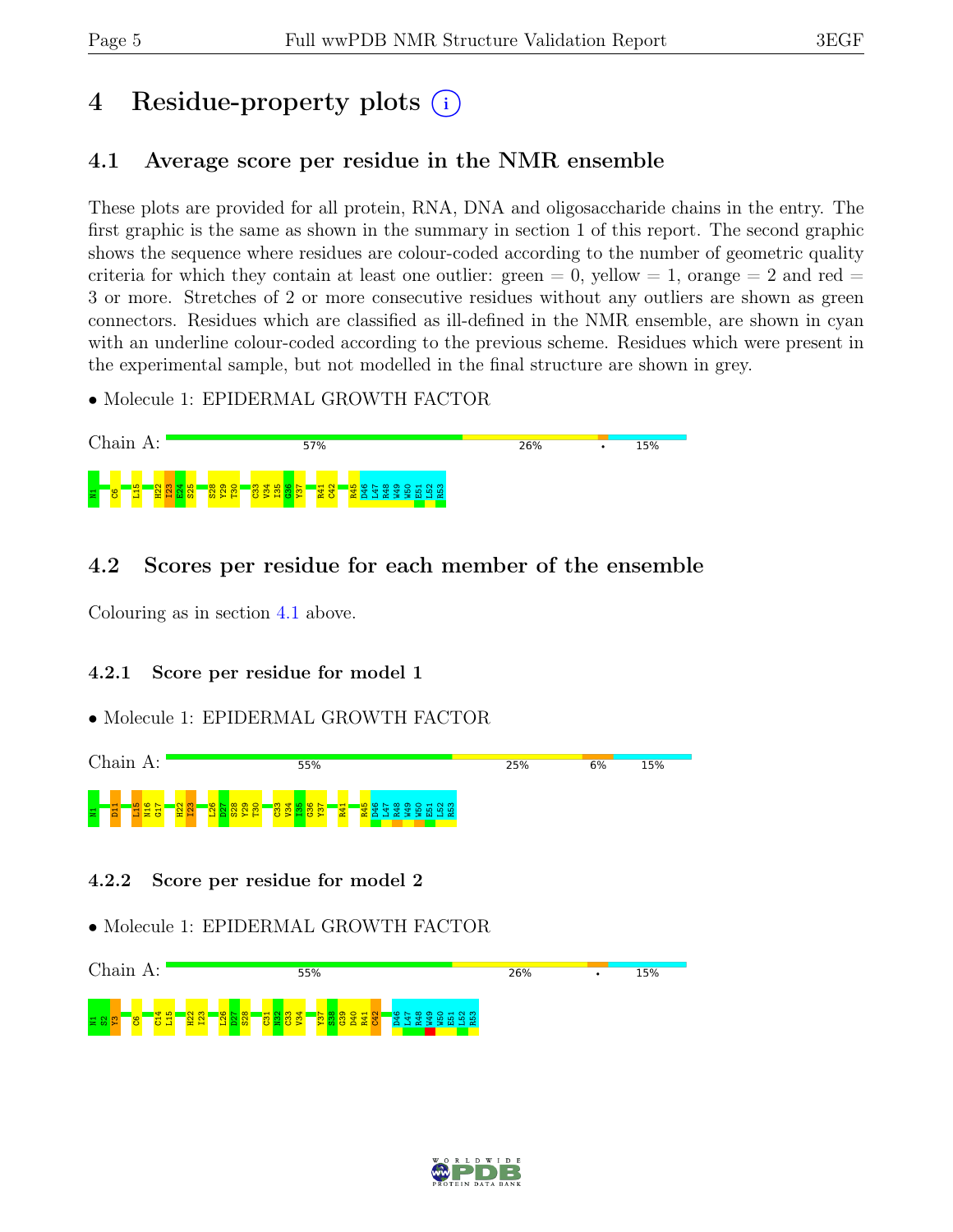#### 4.2.3 Score per residue for model 3

• Molecule 1: EPIDERMAL GROWTH FACTOR



#### 4.2.4 Score per residue for model 4

• Molecule 1: EPIDERMAL GROWTH FACTOR



4.2.5 Score per residue for model 5

#### • Molecule 1: EPIDERMAL GROWTH FACTOR



#### 4.2.6 Score per residue for model 6

#### • Molecule 1: EPIDERMAL GROWTH FACTOR



#### 4.2.7 Score per residue for model 7



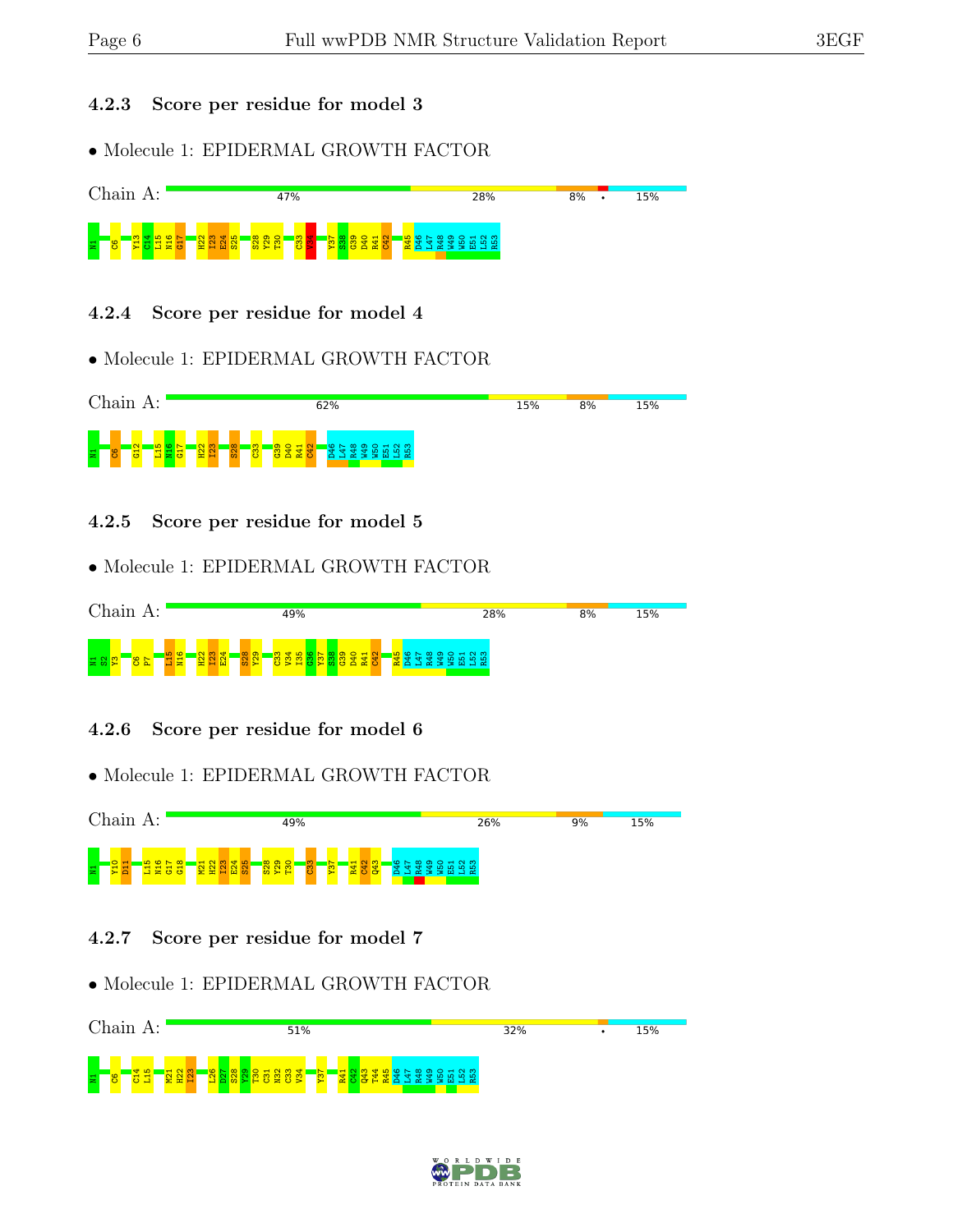#### 4.2.8 Score per residue for model 8

• Molecule 1: EPIDERMAL GROWTH FACTOR



#### 4.2.9 Score per residue for model 9

• Molecule 1: EPIDERMAL GROWTH FACTOR



4.2.10 Score per residue for model 10

• Molecule 1: EPIDERMAL GROWTH FACTOR



4.2.11 Score per residue for model 11

• Molecule 1: EPIDERMAL GROWTH FACTOR



#### 4.2.12 Score per residue for model 12



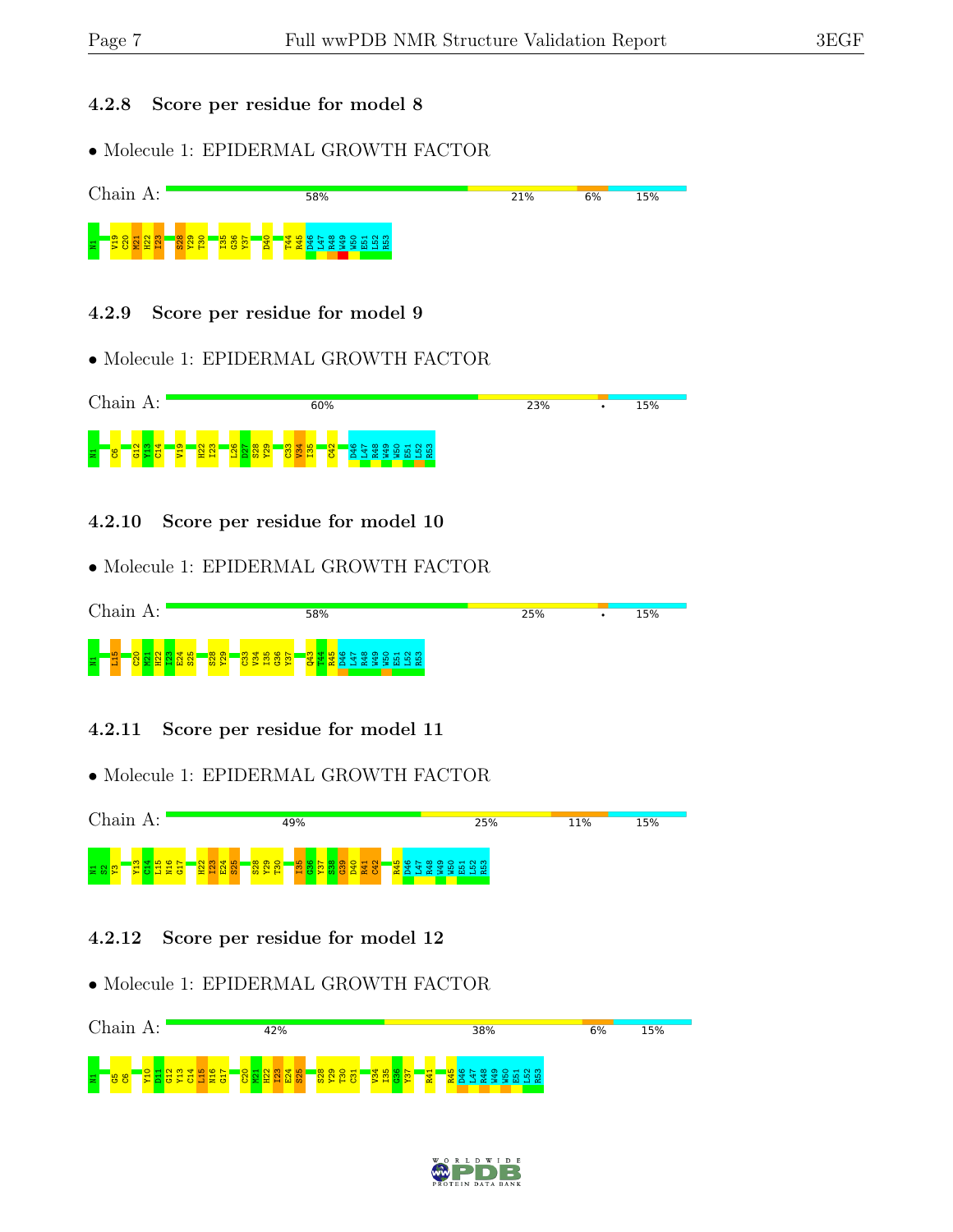#### 4.2.13 Score per residue for model 13

• Molecule 1: EPIDERMAL GROWTH FACTOR



#### 4.2.14 Score per residue for model 14

• Molecule 1: EPIDERMAL GROWTH FACTOR



4.2.15 Score per residue for model 15

• Molecule 1: EPIDERMAL GROWTH FACTOR



4.2.16 Score per residue for model 16 (medoid)



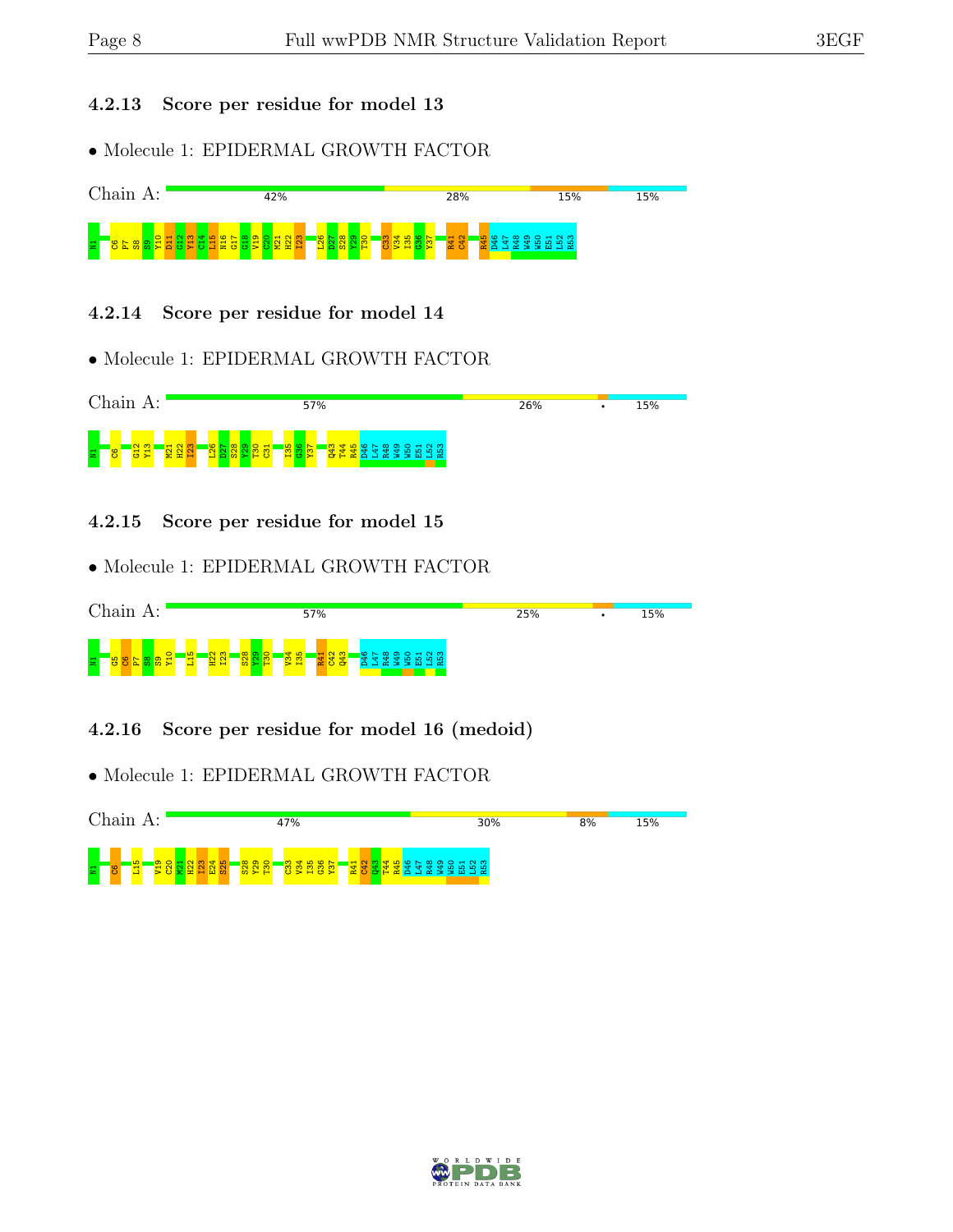## 5 Refinement protocol and experimental data overview  $(i)$

Of the ? calculated structures, 16 were deposited, based on the following criterion: ?.

The following table shows the software used for structure solution, optimisation and refinement.

| Software name   Classification   Version |            |  |
|------------------------------------------|------------|--|
| ' DISMAN                                 | refinement |  |
| ECEPP/2                                  | refinement |  |

No chemical shift data was provided.

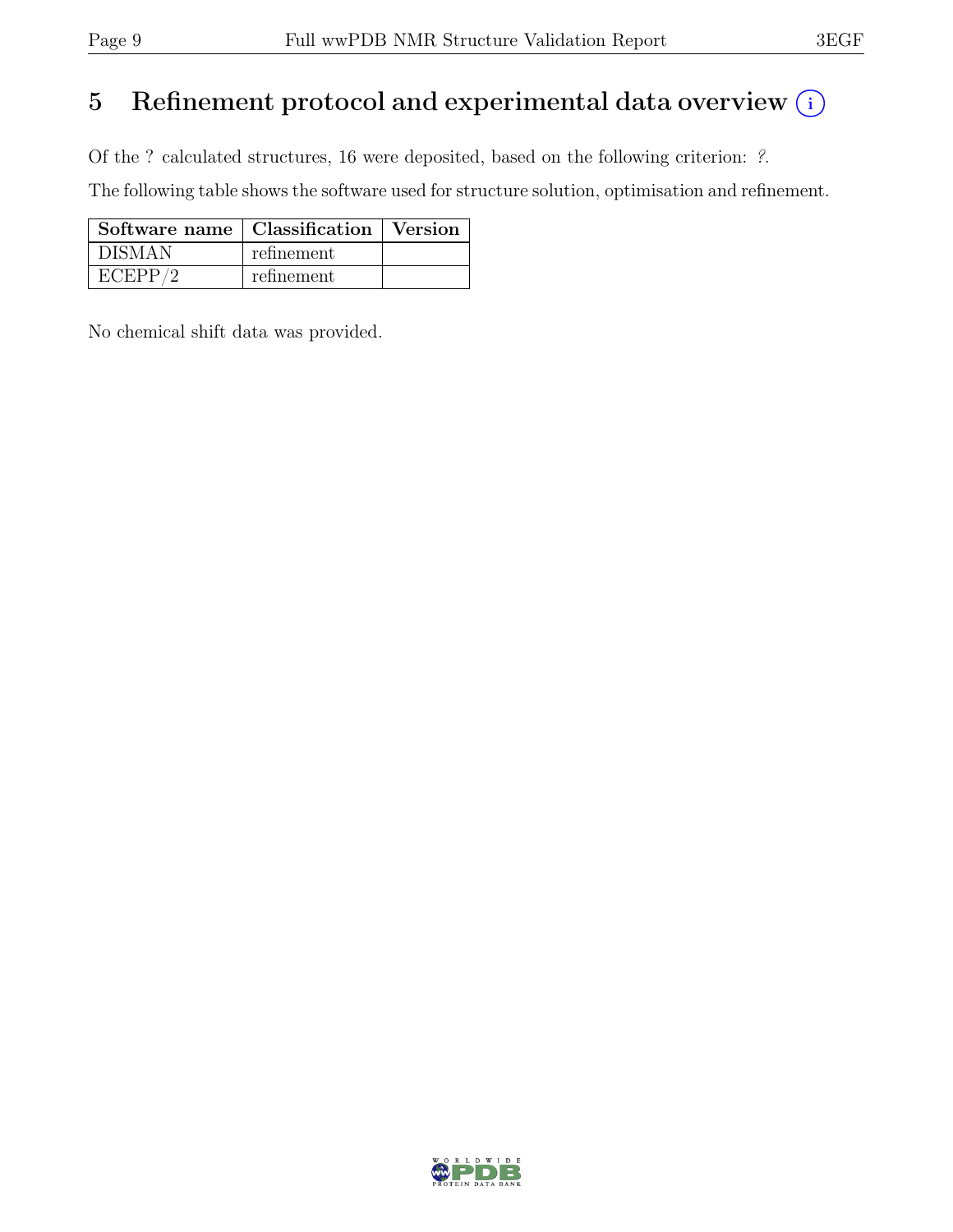## 6 Model quality  $(i)$

## 6.1 Standard geometry  $(i)$

There are no covalent bond-length or bond-angle outliers.

There are no bond-length outliers.

There are no bond-angle outliers.

There are no chirality outliers.

There are no planarity outliers.

### 6.2 Too-close contacts  $(i)$

In the following table, the Non-H and H(model) columns list the number of non-hydrogen atoms and hydrogen atoms in each chain respectively. The H(added) column lists the number of hydrogen atoms added and optimized by MolProbity. The Clashes column lists the number of clashes averaged over the ensemble.

|      |      |      | Mol   Chain   Non-H   H(model)   H(added)   Clashes |      |     |
|------|------|------|-----------------------------------------------------|------|-----|
|      |      | 336  | 296                                                 | 295  |     |
| A 11 | A 11 | 5376 | 4736                                                | 1720 | 139 |

The all-atom clashscore is defined as the number of clashes found per 1000 atoms (including hydrogen atoms). The all-atom clashscore for this structure is 14.

| Atom-1            | Atom-2           | $Clash(\AA)$ | Distance(A) | Models |                |  |
|-------------------|------------------|--------------|-------------|--------|----------------|--|
|                   |                  |              |             | Worst  | Total          |  |
| 1:A:15:LEU:N      | 1:A:15:LEU:HD13  | 0.79         | 1.92        | 12     | 1              |  |
| 1: A:14: CYS:C    | 1:A:15:LEU:HD13  | 0.66         | 2.11        | 12     | 1              |  |
| 1:A:23:ILE:HD11   | 1: A:30:THR:HB   | 0.64         | 1.68        | 1      | 10             |  |
| 1:A:22:HIS:CD2    | 1: A:28: SER:O   | 0.64         | 2.50        | 15     | 15             |  |
| 1:A:41:ARG:O      | 1: A:42: CYS:CB  | 0.62         | 2.48        | 5      | 8              |  |
| 1: A:36: GLY:O    | 1: A:37:TYR:CG   | 0.61         | 2.53        | 1      | 3              |  |
| 1: A:21: MET:O    | 1: A:30:THR:HG22 | 0.61         | 1.95        | 7      | $\overline{4}$ |  |
| 1:A:15:LEU:HD22   | 1: A:15:LEU: N   | 0.56         | 2.15        | 10     | $\overline{2}$ |  |
| 1:A:41:ARG:O      | $1:$ A:42:CYS:SG | 0.55         | 2.65        | 5      | 6              |  |
| 1: A:24: GLU:O    | 1: A:25: SER:CB  | 0.55         | 2.55        | 11     | 6              |  |
| 1: A: 33: CYS: SG | 1:A:41:ARG:O     | 0.54         | 2.65        | 7      | 1              |  |
| 1: A: 33: CYS: SG | 1: A:37:TYR:C    | 0.54         | 2.86        | 10     | 3              |  |
| 1:A:34:VAL:HG22   | 1: A:35: ILE:H   | 0.53         | 1.63        | 13     | $\overline{5}$ |  |
| 1: A:37:TYR:CZ    | 1:A:45:ARG:HG3   | 0.53         | 2.39        | 14     | 1              |  |

All unique clashes are listed below, sorted by their clash magnitude.

Continued on next page...

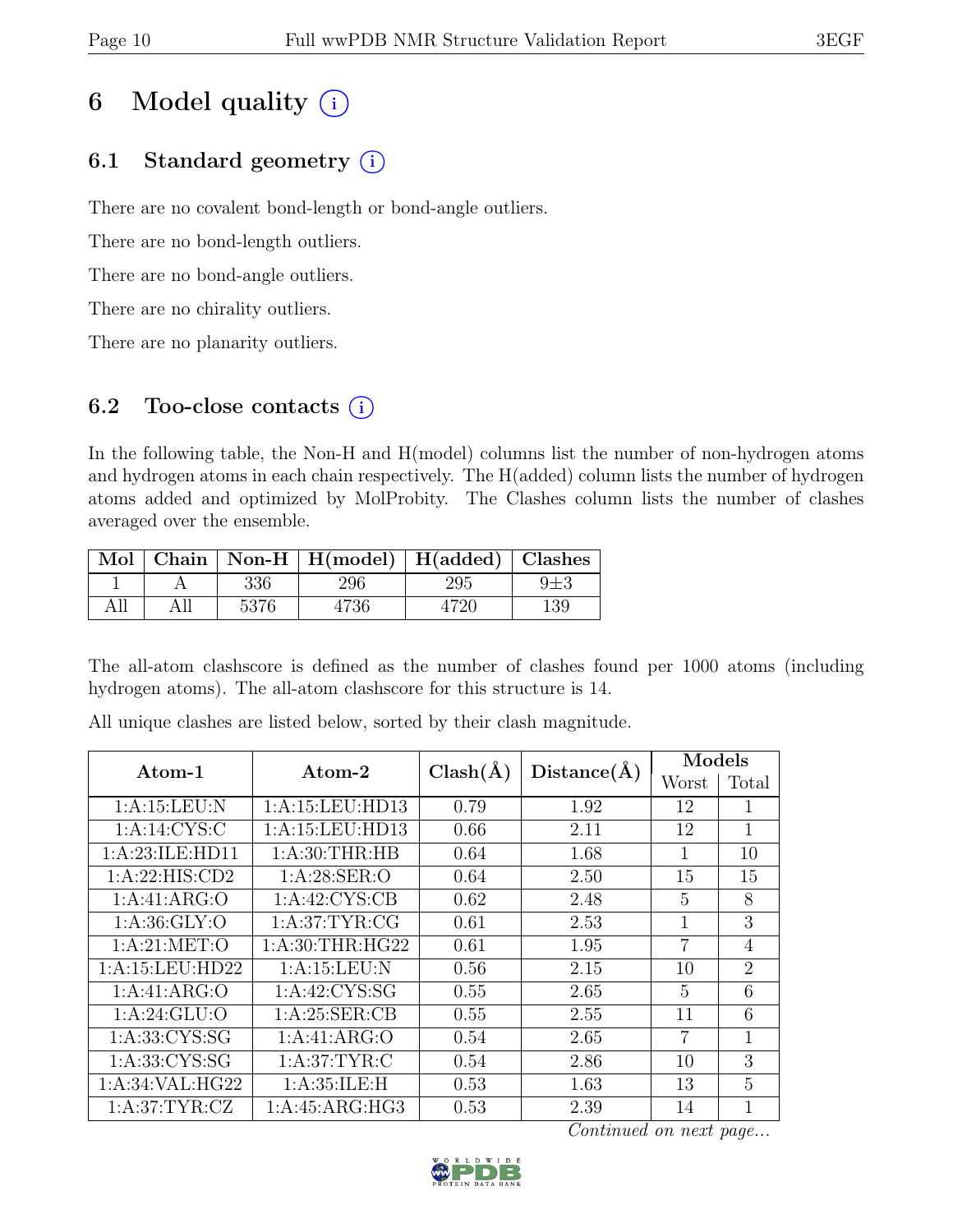|--|

| Continuea from previous page |                  |              |             | Models          |                |  |
|------------------------------|------------------|--------------|-------------|-----------------|----------------|--|
| Atom-1                       | Atom-2           | $Clash(\AA)$ | Distance(A) | Worst           | Total          |  |
| 1:A:15:LEU:O                 | 1:A:16:ASN:C     | 0.52         | 2.47        | $\overline{5}$  | $\mathbf{1}$   |  |
| 1:A:15:LEU:N                 | 1:A:15:LEU:CD1   | 0.50         | 2.65        | 12              | $\mathbf{1}$   |  |
| 1: A:36: GLY:O               | 1: A:45: ARG: C  | 0.49         | 2.50        | 16              | $\mathbf{1}$   |  |
| 1:A:22:HIS:CD2               | 1: A:29:TYR:CD2  | 0.49         | 3.01        | 11              | 6              |  |
| 1: A:34:VAL:                 | 1: A:37:TYR:O    | 0.48         | 2.31        | 16              | $\overline{3}$ |  |
| 1: A:22: HIS: CD2            | 1: A:29:TYR:CD1  | 0.48         | 3.01        | 6               | $\overline{2}$ |  |
| 1: A: 13: TYR: O             | 1: A:31: CYS:SG  | 0.48         | 2.71        | 14              | $\overline{2}$ |  |
| 1:A:15:LEU:O                 | 1:A:16:ASN:CB    | 0.47         | 2.60        | 12              | $\overline{5}$ |  |
| 1:A:15:LEU:HD22              | 1:A:41:ARG:O     | 0.47         | 2.08        | 12              | $\mathbf{1}$   |  |
| 1: A:39: GLY:O               | 1:A:40:ASP:CB    | 0.47         | 2.62        | 3               | $\overline{4}$ |  |
| 1: A:37:TYR:CE1              | 1:A:45:ARG:CB    | 0.46         | 2.98        | $\overline{3}$  | $\overline{1}$ |  |
| 1: A:37:TYR:CE1              | 1:A:45:ARG:HG3   | 0.46         | 2.46        | $\mathbf 5$     | $\mathbf{1}$   |  |
| 1: A: 10: TYR: CD2           | 1:A:11:ASP:N     | 0.46         | 2.84        | $6\phantom{.}6$ | $\mathbf{1}$   |  |
| 1: A:36: GLY: C              | 1: A:37:TYR:CG   | 0.45         | 2.90        | $\mathbf{1}$    | $\overline{2}$ |  |
| 1: A:23: ILE: O              | 1: A:24: GLU:CG  | 0.45         | 2.64        | $\mathfrak{Z}$  | $\mathbf{1}$   |  |
| 1: A:37:TYR:CZ               | 1:A:45:ARG:HG2   | 0.45         | 2.47        | $\overline{7}$  | $\overline{1}$ |  |
| 1: A:39: GLY:O               | 1: A:40: ASP:C   | 0.45         | 2.55        | 11              | $\mathbf{1}$   |  |
| 1: A:5: GLY:O                | 1: A: 6: CYS: CB | 0.45         | 2.65        | 15              | $\mathbf{1}$   |  |
| 1:A:43:GLN:O                 | 1: A:45: ARG: N  | 0.44         | 2.50        | $\overline{7}$  | $\mathbf{1}$   |  |
| 1:A:12:GLY:O                 | 1:A:14:CYS:SG    | 0.44         | 2.76        | 12              | $\mathbf{1}$   |  |
| 1:A:15:LEU:O                 | 1:A:17:GLY:N     | 0.44         | 2.49        | $\overline{3}$  | $\overline{1}$ |  |
| 1: A:36: GLY:O               | 1:A:45:ARG:HA    | 0.44         | 2.12        | $\mathbf{1}$    | $\mathbf{1}$   |  |
| 1:A:15:LEU:O                 | 1:A:16:ASN:HB2   | 0.44         | 2.13        | $\overline{3}$  | $\overline{4}$ |  |
| 1:A:41:ARG:O                 | 1:A:42:CYS:HB2   | 0.44         | 2.11        | $\overline{5}$  | $\overline{2}$ |  |
| 1: A: 13: TYR: O             | 1:A:41:ARG:CG    | 0.44         | 2.66        | 13              | $\mathbf{1}$   |  |
| 1:A:7:PRO:C                  | 1: A:9: SER: N   | 0.43         | 2.71        | 15              | $\mathbf{1}$   |  |
| 1:A:32:ASN:OD1               | 1:A:32:ASN:N     | 0.43         | 2.52        | $\overline{7}$  | $\mathbf{1}$   |  |
| 1:A:33:CYS:C                 | 1:A:34:VAL:HG22  | 0.43         | 2.34        | $\overline{3}$  | $\overline{1}$ |  |
| 1: A:3: TYR:O                | 1:A:22:HIS:CB    | 0.43         | 2.67        | 5               | $\overline{2}$ |  |
| 1: A:3: TYR: CD1             | 1: A:3: TYR: N   | 0.43         | 2.86        | $\overline{2}$  | $\mathbf{1}$   |  |
| 1: A:37:TYR:CE1              | 1:A:45:ARG:CG    | 0.43         | 3.02        | 13              | $\mathbf{1}$   |  |
| 1: A:5: GLY:O                | 1: A:6:CYS:SG    | 0.42         | 2.77        | 12              | $\mathbf{1}$   |  |
| 1: A:36: GLY:O               | 1: A:37:TYR:CD2  | 0.42         | 2.72        | 8               | $\mathbf{1}$   |  |
| 1: A:34:VAL:                 | 1: A:35: ILE:C   | 0.42         | 2.57        | 12              | $\mathbf{1}$   |  |
| 1:A:7:PRO:O                  | 1: A: 8: SER: CB | 0.42         | 2.68        | 13              | $\mathbf{1}$   |  |
| 1: A:9: SER:O                | 1: A: 10: TYR: C | 0.42         | 2.57        | 15              | $\mathbf{1}$   |  |
| 1:A:16:ASN:ND2               | 1: A:37:TYR:CD1  | 0.42         | 2.87        | 11              | $\mathbf{1}$   |  |
| 1: A:23: ILE: O              | 1:A:24:GLU:CB    | 0.42         | 2.68        | $\overline{5}$  | $\mathbf{1}$   |  |
| 1:A:34:VAL:HG13              | 1: A:35: ILE:N   | 0.42         | 2.30        | 9               | $\mathbf{1}$   |  |
| 1:A:23:ILE:O                 | 1: A:24: GLU:O   | 0.41         | 2.38        | $\overline{3}$  | $\mathbf{1}$   |  |
| 1: A: 10: TYR: CE2           | 1: A:29:TYR:CG   | 0.41         | 3.08        | 12              | $\mathbf{1}$   |  |

Continued from previous page.

Continued on next page...

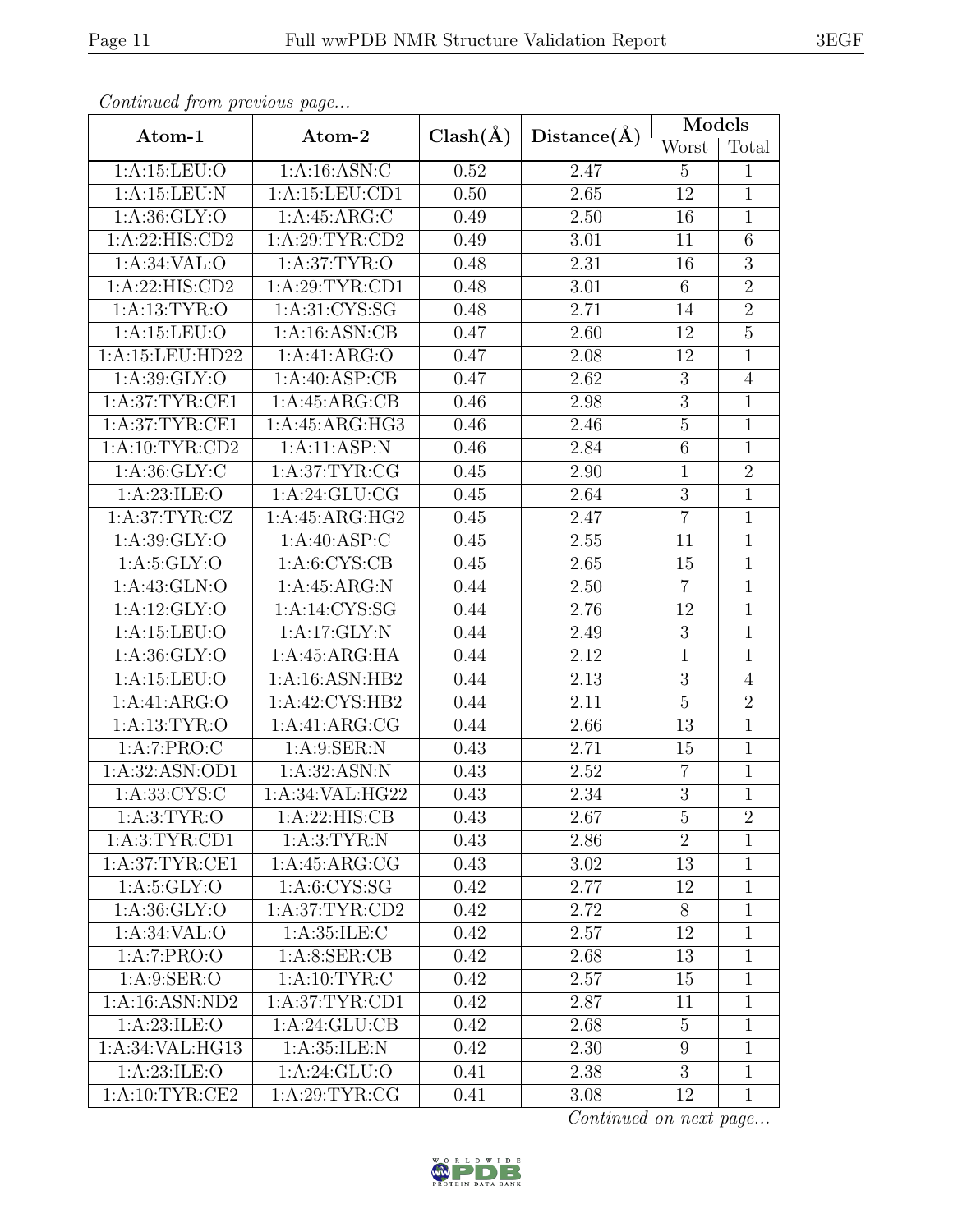| Atom-1          | Atom-2          | $Clash(\AA)$ |             | Models         |                             |
|-----------------|-----------------|--------------|-------------|----------------|-----------------------------|
|                 |                 |              | Distance(A) | Worst          | Total                       |
| 1:A:23:ILE:N    | 1:A:23:ILE:HD13 | 0.41         | 2.30        | 4              |                             |
| 1:A:33:CYS:SG   | 1: A:37:TYR:HB3 | 0.41         | 2.54        | 6              | $\mathcal{D}_{\mathcal{L}}$ |
| 1:A:43:GLN:NE2  | 1:A:43:GLN:HA   | 0.41         | 2.30        | 14             |                             |
| 1:A:7:PRO:HD3   | 1: A:29:TYR:CE2 | 0.41         | 2.51        | $\overline{5}$ |                             |
| 1: A:37:TYR:CE1 | 1:A:45:ARG:HG2  | 0.41         | 2.51        | 11             |                             |
| 1: A:40: ASP:O  | 1:A:41:ARG:CB   | 0.41         | 2.69        | 11             |                             |
| 1: A:10: TYR:O  | 1:A:11:ASP:CB   | 0.41         | 2.69        | 13             |                             |
| 1: A:37:TYR:HA  | 1: A:44:THR:O   | 0.41         | 2.15        | 16             |                             |
| 1:A:22:HIS:CD2  | 1: A:29:TYR:CE1 | 0.40         | 3.08        | 6              |                             |

Continued from previous page...

## 6.3 Torsion angles  $(i)$

#### 6.3.1 Protein backbone  $(i)$

In the following table, the Percentiles column shows the percent Ramachandran outliers of the chain as a percentile score with respect to all PDB entries followed by that with respect to all NMR entries. The Analysed column shows the number of residues for which the backbone conformation was analysed and the total number of residues.

| Mol | Chain | Analysed         | Favoured                                              | Allowed   | Outliers   | Percentiles           |  |
|-----|-------|------------------|-------------------------------------------------------|-----------|------------|-----------------------|--|
|     |       | $44/53$ (83\%)   | $33\pm2(75\pm4\%)$ $8\pm2(19\pm4\%)$ $3\pm2(6\pm4\%)$ |           |            | 3 <br> 20             |  |
| All |       | $704/848$ (83\%) | 525(75%)                                              | 136 (19%) | 43 $(6\%)$ | $\vert 3 \vert$<br>20 |  |

All 15 unique Ramachandran outliers are listed below. They are sorted by the frequency of occurrence in the ensemble.

| Mol          | Chain | Res | <b>Type</b> | Models (Total) |
|--------------|-------|-----|-------------|----------------|
| 1            | Α     | 42  | <b>CYS</b>  | 9              |
| 1            | Α     | 17  | <b>GLY</b>  | 7              |
| 1            | Α     | 6   | <b>CYS</b>  | 4              |
| 1            | Α     | 25  | <b>SER</b>  | 4              |
| 1            | А     | 11  | ASP         | 3              |
| 1            | А     | 12  | <b>GLY</b>  | 3              |
| $\mathbf{1}$ | Α     | 44  | <b>THR</b>  | 3              |
| 1            | А     | 34  | VAL         | $\overline{2}$ |
| 1            | Α     | 41  | $\rm{ARG}$  | $\overline{2}$ |
| $\mathbf{1}$ | А     | 24  | GLU         | $\mathbf{1}$   |
| 1            | Α     | 15  | LEU         | 1              |
| 1            | А     | 18  | GLY         | 1              |
|              | А     | 40  | ASP         | 1              |

Continued on next page...

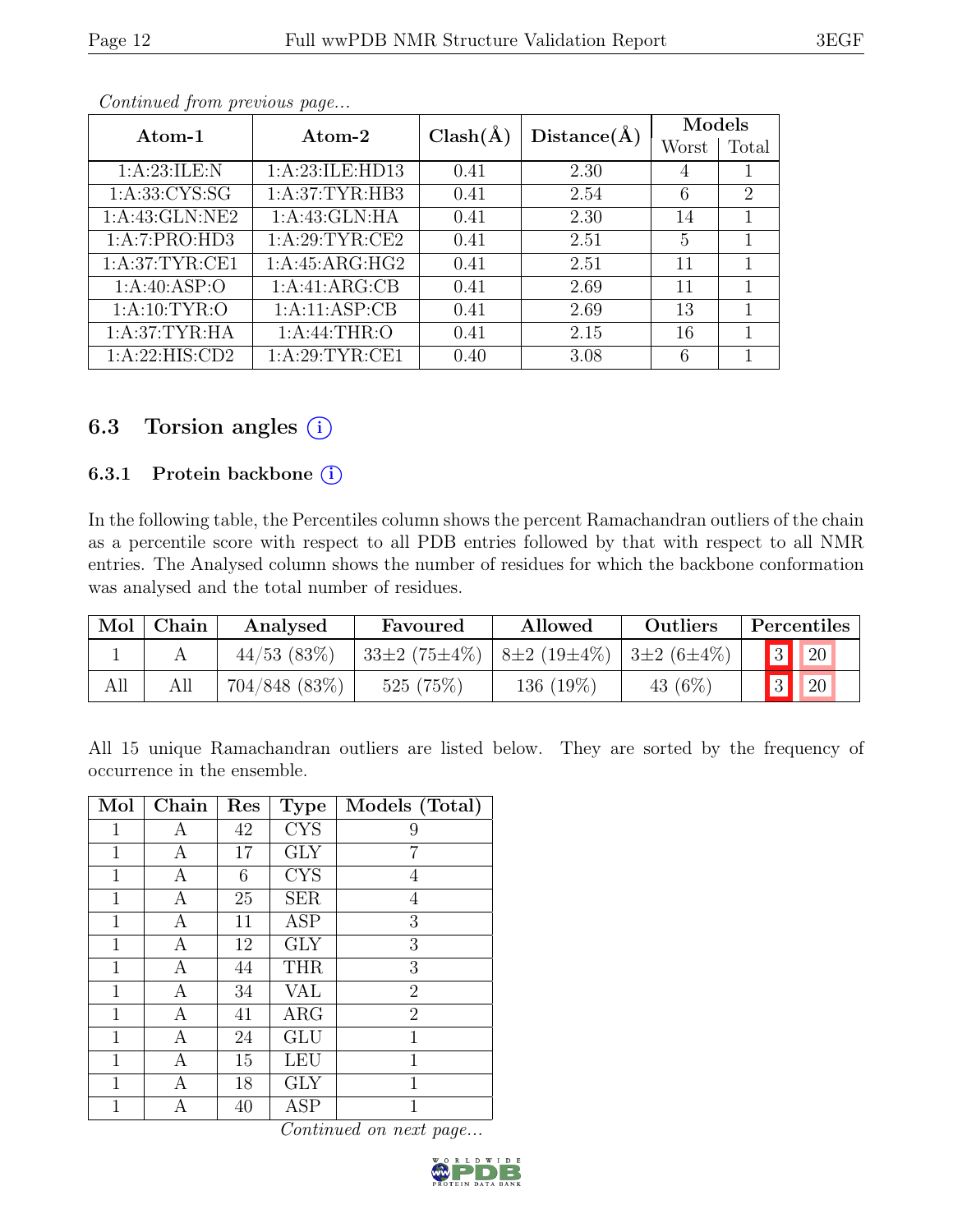Continued from previous page...

|  |    |            | Mol   Chain   Res   Type   Models (Total) |
|--|----|------------|-------------------------------------------|
|  | 33 | <b>CYS</b> |                                           |
|  | 39 | GLY        |                                           |

#### 6.3.2 Protein sidechains  $(i)$

In the following table, the Percentiles column shows the percent sidechain outliers of the chain as a percentile score with respect to all PDB entries followed by that with respect to all NMR entries. The Analysed column shows the number of residues for which the sidechain conformation was analysed and the total number of residues.

| Mol | Chain | Analysed           | Rotameric                              | Outliers  | Percentiles           |
|-----|-------|--------------------|----------------------------------------|-----------|-----------------------|
|     |       | 39/47(83%)         | $34\pm2(87\pm4\%)$   $5\pm2(13\pm4\%)$ |           | $\overline{7}$<br> 48 |
| All |       | $624/752$ $(83\%)$ | 541 (87\%)                             | 83 (13\%) | $\overline{L}$<br>48  |

All 20 unique residues with a non-rotameric sidechain are listed below. They are sorted by the frequency of occurrence in the ensemble.

| Mol            | Chain            | Res             | <b>Type</b>             | Models (Total)   |
|----------------|------------------|-----------------|-------------------------|------------------|
| $\mathbf 1$    | $\boldsymbol{A}$ | 23              | ILE                     | 15               |
| $\mathbf{1}$   | $\boldsymbol{A}$ | 15              | <b>LEU</b>              | $\boldsymbol{9}$ |
| $\overline{1}$ | $\overline{A}$   | 6               | $\overline{\text{CYS}}$ | $\overline{8}$   |
| $\overline{1}$ | $\overline{A}$   | 26              | LEU                     | $\overline{6}$   |
| $\mathbf 1$    | $\boldsymbol{A}$ | 33              | <b>CYS</b>              | $\boldsymbol{6}$ |
| $\overline{1}$ | $\overline{A}$   | 28              | <b>SER</b>              | $\overline{4}$   |
| $\mathbf{1}$   | $\overline{A}$   | 19              | VAL                     | $\overline{4}$   |
| $\overline{1}$ | $\overline{A}$   | 20              | $\overline{\text{CYS}}$ | $\overline{4}$   |
| $\mathbf{1}$   | А                | 14              | <b>CYS</b>              | 3                |
| $\mathbf{1}$   | A                | 34              | <b>VAL</b>              | $\overline{3}$   |
| $\mathbf{1}$   | $\overline{A}$   | 13              | <b>TYR</b>              | $\overline{3}$   |
| $\mathbf{1}$   | $\overline{A}$   | 43              | <b>GLN</b>              | $\overline{3}$   |
| $\mathbf{1}$   | $\overline{A}$   | $\overline{45}$ | $\overline{\rm{ARG}}$   | $\overline{3}$   |
| $\mathbf{1}$   | $\boldsymbol{A}$ | $35\,$          | ILE                     | $\overline{3}$   |
| $\mathbf{1}$   | $\mathbf{A}$     | 41              | $\rm{ARG}$              | $\boldsymbol{2}$ |
| $\mathbf{1}$   | $\overline{A}$   | 31              | <b>CYS</b>              | $\overline{2}$   |
| $\mathbf{1}$   | $\boldsymbol{A}$ | 21              | <b>MET</b>              | $\overline{2}$   |
| $\mathbf{1}$   | A                | 11              | <b>ASP</b>              | $\overline{1}$   |
| $\mathbf{1}$   | A                | 3               | <b>TYR</b>              | $\mathbf{1}$     |
| $\mathbf 1$    | А                | 30              | <b>THR</b>              | $\overline{1}$   |

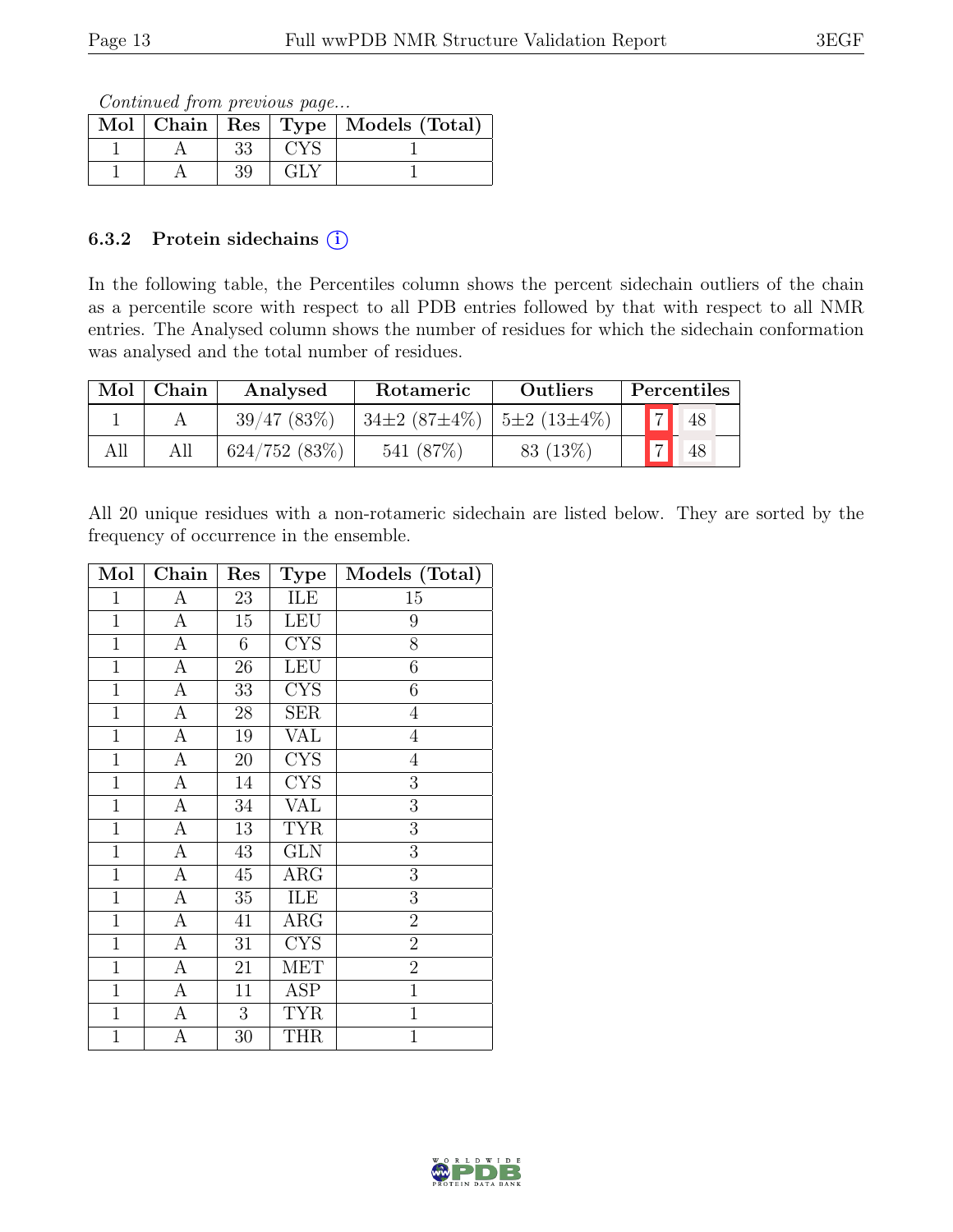#### 6.3.3 RNA  $(i)$

There are no RNA molecules in this entry.

### 6.4 Non-standard residues in protein, DNA, RNA chains  $(i)$

There are no non-standard protein/DNA/RNA residues in this entry.

#### 6.5 Carbohydrates  $(i)$

There are no monosaccharides in this entry.

### 6.6 Ligand geometry  $(i)$

There are no ligands in this entry.

### 6.7 Other polymers  $(i)$

There are no such molecules in this entry.

### 6.8 Polymer linkage issues  $(i)$

There are no chain breaks in this entry.